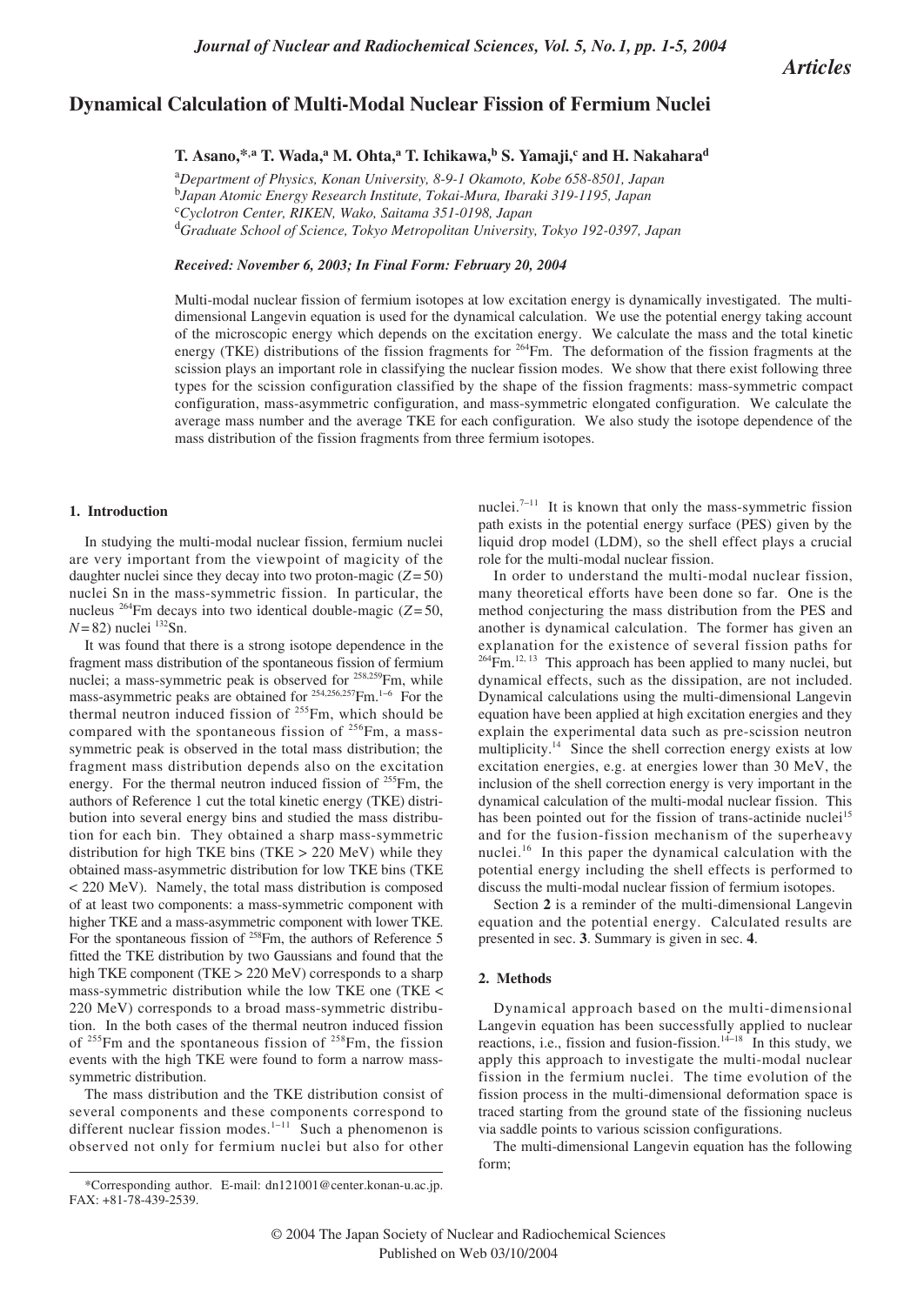$$
\begin{aligned}\n\frac{dq_i}{dt} &= (m^{-1})_{ij} p_j, \\
\frac{dp_i}{dt} &= -\frac{\partial V_i}{\partial q_i} - \frac{1}{2} \frac{\partial}{\partial q_i} (m^{-1})_{jk} p_j p_k - \gamma_{ij} (m^{-1})_{jk} p_k + g_{ij} R_j(t),\n\end{aligned}
$$

where  $q_i$  denotes a coordinate in the deformation space and  $p_i$ is its conjugate momentum. The summation from 1 to *n* over the repeated indices is assumed with *n* being the number of collective degrees of freedom. *V*(*q*) is the potential energy and  $m_{ij}(q)$  and  $\gamma_{ij}(q)$  are the shape-dependent collective inertia and dissipation tensors, respectively. The hydrodynamical inertia tensor is adopted with the Werner-Wheeler approximation for the velocity field.<sup>19</sup> The dissipation tensor is calculated with the one-body type wall-and-window formula.<sup>20</sup> The normalized random force  $R_i(t)$  is assumed to be a white noise, i.e.,

$$
\langle R_i(t) \rangle = 0, \ \langle R_i(t_1)R_j(t_2) \rangle = 2\delta_{ij}\delta(t_1 - t_2),
$$

The strength of the random force  $g_{ij}$  is given by  $\sum_k g_{ik}g_{jk} = T\gamma_{ij}$ , where  $T$  is the temperature of the compound nucleus. It is calculated from the excitation energy  $E_X$  as  $E_X = aT^2$ , where *a* is the level density parameter for a spherical nucleus. The potential energy is calculated using the macroscopic-microscopic method. The macroscopic part of the energy is calculated with the Yukawa plus exponential model<sup>21</sup> and the microscopic part is calculated with the Strutinsky shell correction method<sup>22, 23</sup> using the two-center harmonic oscillator single-particle potential.24<sup>−</sup><sup>27</sup> The potential energy is expressed as a sum of the two terms,

$$
V(q, E_X) = E_{\text{Macro}}(q) + E_{\text{Micro}}(q, E_X).
$$

The macroscopic energy consists of the nuclear potential energy  $E_{\text{Nuclear}}$  and the Coulomb energy  $E_{\text{Coulomb}}^{21}$ . The microscopic energy is calculated as a sum of the shell correction energy ∆*E*<sup>s</sup> and the pairing correlation correction energy  $\Delta E_{\text{pc}}$ <sup>2</sup>  $8<sup>8</sup>$  The microscopic energy depends on the excitation energy (temperature) since the occupation probability of the single particle levels depends on the excitation energy. The excitation energy dependence of the microscopic energy is introduced in the following form based on Ignatyuk's sugges $tion: <sup>29</sup>$ 

$$
E_{\text{Micro}}(q, E_{\text{X}}) = E_{\text{Micro}}(q, E_{\text{X}} = 0) \exp(-E_{\text{X}}/E_{\text{d}}),
$$

where  $E_X$  is the excitation energy and  $E_d$  is the shell damping energy. We take  $E_d$  as 20.0 MeV in this study.

The nuclear shape is expressed by three parameters. We



**Figure 1.** Illustration of  $a_i$  and  $b_i$  that determine the fragment deformation.

treat  $R_{\text{C.M.}}$  (the distance between the centers of mass of future fission fragments),  $\delta$  (the deformation of the fission fragments), and  $A_1$  (the mass number of a fission fragment with  $A_2$ being the mass number of the other fission fragment) as the three collective parameters. In order to obtain the deformation of the two fission fragments by a single parameter  $\delta$ , we introduce the following relation for the ratio of the two axes *ai* and *bi* (see Figure 1):

$$
\frac{a_i}{b_i} = \frac{2A_i}{A} \frac{3+\delta}{3-2\delta} \quad (i = 1, 2),
$$

where *A* is the mass number of the fissioning nucleus. Figures 2 and 3 show various nuclear shapes that can be described with the three collective parameters. Figure 2 shows the nuclear shapes in the mass-symmetric fission and Figure 3 shows the nuclear shapes for the mass-asymmetric division with  $\delta = 0.0$ .

In the present study, we used TWOCTR of two-center shell model code to calculate the potential energy surface.<sup>26, 27, 30</sup> The origin of the potential energy is set so that the macroscopic energy for the spherical shape vanishes. We do not take account of the effect of the angular momentum or the particle evaporation in this study.



**Figure 2.** Various nuclear shapes in the deformation space for the mass-symmetric fission of 264Fm. The abscissa denotes the distance between the centers of mass of future fission fragments and the ordinate the deformation parameter δ. *R* is the radius of the parent nucleus. The solid line shows the scission line.



**Figure 3.** Nuclear shapes in the deformation space with  $\delta = 0.0$  for  $264$ Fm. The abscissa denotes the distance between the centers of mass of future fission fragments and the ordinate the mass number of the heavy fission fragment. *R* is the radius of the parent nucleus. The solid line shows the scission line.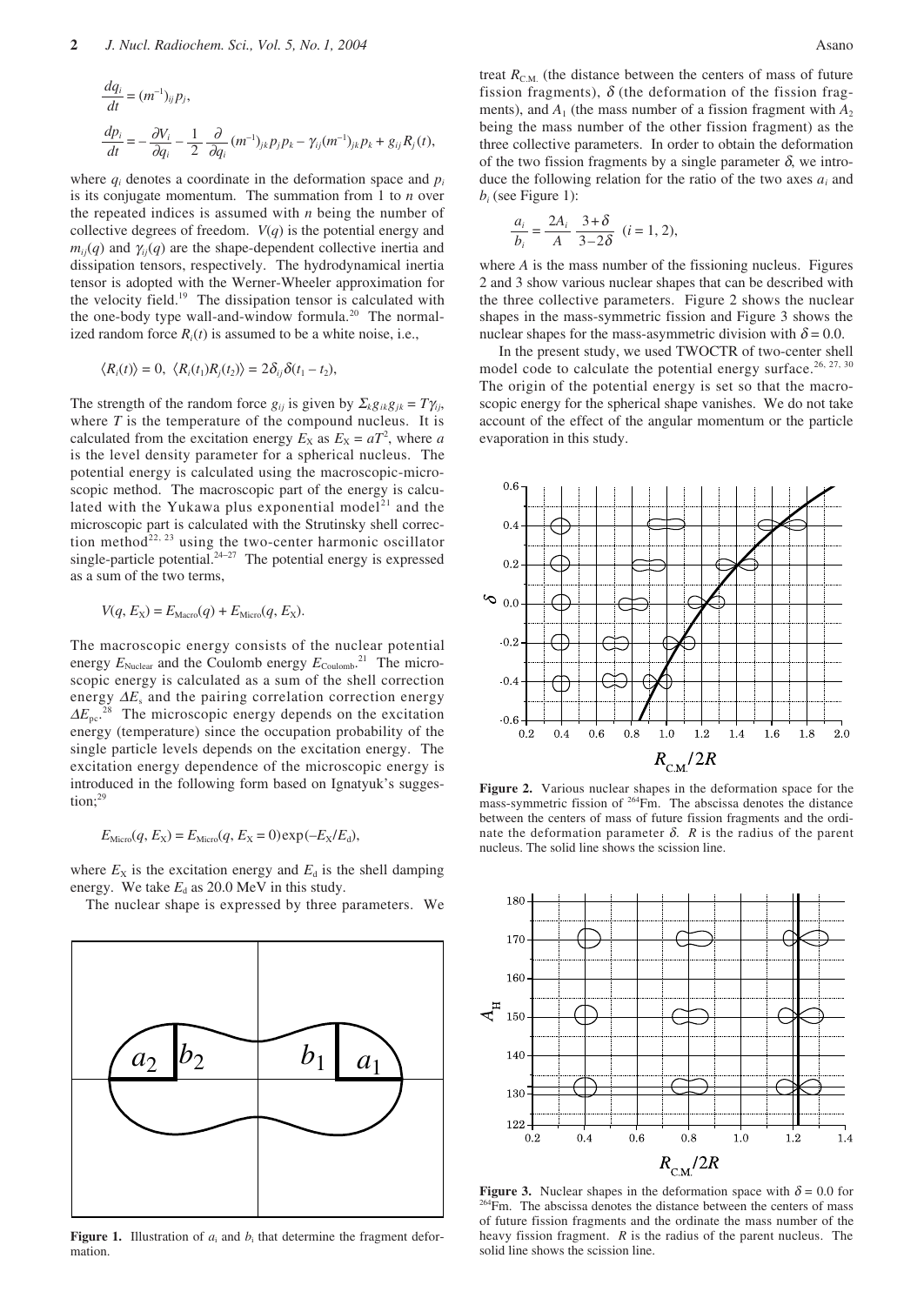#### **3. Results**

First, we investigate the fission of  $264$ Fm. Figures 4 and 5 show the mass distribution and the TKE distribution of the fission fragments at the excitation energy  $E_X = 10.0$  MeV. One observes a single peak for the mass distribution and three peaks for the TKE distribution. Since the fission fragments in the mass-symmetric fission of 264Fm are double-magic nuclei, it is expected that the scission configuration is compact. The TKE of the fission fragments essentially depends on the distance between the centers of mass of fission fragments. Thus the TKE of the fission fragments depends sensitively on the compactness of the scission configuration. The masssymmetric compact scission configuration corresponds to the highest TKE. It is expected that the other two TKE peaks correspond to more elongated scission configurations.

As is shown in Figure 2, the compactness of the scission configuration is governed by the fragment deformation parameter  $\delta$ . Therefore, we pay special attention to the deformation parameter  $\delta$  at the scission configuration. In Figure 6, we show the distribution of the deformation parameter  $\delta$  at the scission configuration. From the figure, we observe that this distribution consists of three components similarly to the TKE distribution shown in Figure 5. It is expected that there is a correlation between the structures appearing in Figures 5 and 6. We classify the fission events into three components according to the values of the deformation parameter  $\delta$  at the scission configuration; Component I corresponds to  $\delta$  < 0.04, Component II corresponds to  $0.04 < \delta < 0.26$  and Component III corresponds to  $\delta$  > 0.26. In Figure 7, the TKE distribution



**Figure 4.** Distribution of the mass number of the fission fragments for the fission of <sup>264</sup>Fm at the excitation energy  $E_X = 10.0$  MeV.



**Figure 5.** Distribution of the TKE of the fission fragments for the fission of <sup>264</sup>Fm at the excitation energy  $E_X = 10.0$  MeV.

shown in Figure 5 is decomposed into these three components. It is seen that Component I corresponds to the events that belong to the highest TKE peak, Component III to the lowest TKE peak, and Component II lies in-between. As for the TKE distribution, we can thus understand that the structure seen in Figure 5 corresponds to the classification in the  $\delta$ -space.

The next problem is the mass distribution of each component classified by the value of  $\delta$  at the scission. In Figure 8,



**Figure 6.** Distribution of the deformation parameter  $\delta$  at the scission for the fission of <sup>264</sup>Fm at the excitation energy  $E_X = 10.0$  MeV.



**Figure 7.** Decomposition of the TKE distribution according to the three components of the deformation parameter  $δ$ . Open circles denote Component I, solid upward triangles Component II, and open downward triangles Component III. Solid squares denote the sum of the three components.



**Figure 8.** Decomposition of the mass distribution according to the three components of the deformation parameter  $\delta$ . The meaning of each symbol is the same as that in Figure 7.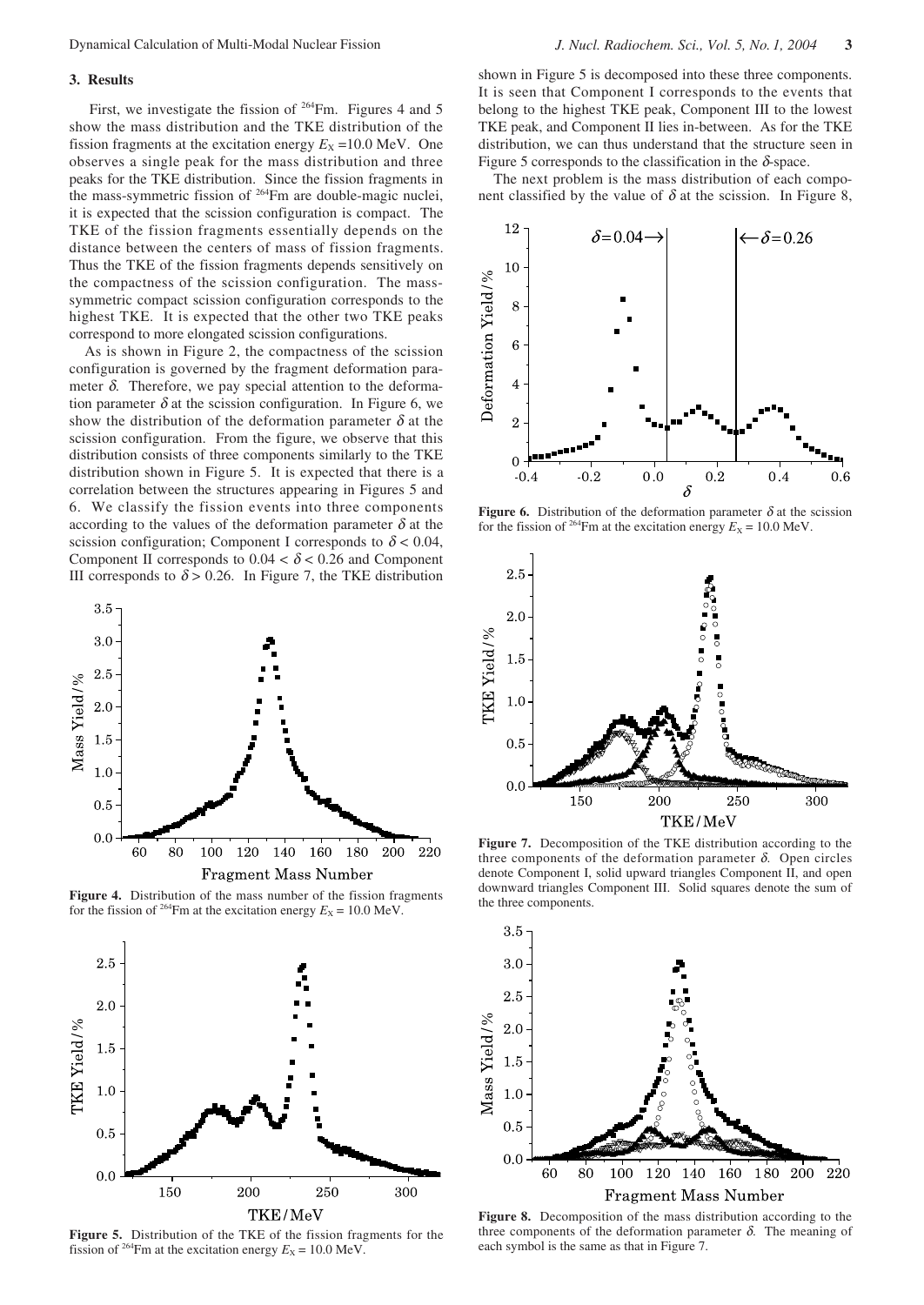the total mass distribution is decomposed into the three components. It is found that Component I and Component III correspond to the mass-symmetric fission and Component II to the mass-asymmetric fission.

In order to study the origin of two components for the masssymmetric peak and one mass-asymmetric peak, we investigate the PES. First, Figure 9 shows the PES for the mass-symmetric fission of <sup>264</sup>Fm. One can see that the ground state locates at  $R_{CM}/2R \sim 0.45$ ,  $\delta \sim 0.10$  (*V* ~ -0.70 MeV). It is found that there are two fission paths; one leads to Component I and the other to Component III. The path for Component I has only one saddle point  $(R_{CM}/2R \sim 0.50, \delta \sim 0.25, V \sim 3.00 \text{ MeV})$ , while that for Component III has the second minimum  $(R_{\text{C.M}}/2R \sim 0.62, \delta \sim 0.30, V \sim -1.00 \text{ MeV})$  and the second saddle point  $(R_{\text{C.M.}}/2R \sim 0.70, \delta \sim 0.30, V \sim -0.10 \text{ MeV}).$ Therefore, the yield of Component I is expected to be greater than that of Component III.

Next, Figure 10 shows the PES in the case of  $\delta = 0.135$ which corresponds to the deformation peak of Component II. We find the mass-asymmetric second saddle point  $(R_{\text{C.M.}}/2R \sim$ 0.70,  $A_H \sim 147$ ), while we find only a mass-symmetric fission valley after the second saddle. It is difficult to predict where the peak of the mass distribution will locate only from this



**Figure 9.** The contour plot of the PES for the mass-symmetric fission of 264Fm. The abscissa denotes the distance between the centers of mass of future fission fragments and the ordinate the deformation parameter  $\delta$ .  $R$  is the radius of the parent nucleus. The first and the second saddle points are marked by X's. Arrows show expected fission paths.



**Figure 10.** The contour plot of the PES in the case of  $\delta = 0.135$  for <sup>264</sup>Fm. The abscissa denotes the distance between the centers of mass of future fission fragments and the ordinate the mass number of a fission fragment. The solid line shows the mass-symmetric division. *R* is the radius of the fissioning nucleus. Arrows show expected fission paths. **Figure 11.** The same as Figure 10, but for the case of  $\delta = -0.11$ .

PES. Thus we need the dynamical calculation. In comparison, Figure 11 shows the PES in the case of  $\delta = -0.11$  which corresponds to the deformation peak of Component I. In this case, one finds the mass-symmetric saddle point and the masssymmetric fission valley.

Zhao et al. investigated the systematics of the TKE in the actinide region. $10, 11$  They assumed that the TKE is equal to the Coulomb energy at the scission configuration for point charges, namely TKE =  $Z_1Z_2e^2/D$ , and defined the shape elongation at the scission point by  $\beta = D/(R_1 + R_2)$ , where  $R_1$ , are the radii of fission fragments. They showed that there are mainly two types of scission configuration: a mass-asymmetric  $(A_H = 140)$  configuration with  $\beta = 1.53$  and a mass-symmetric elongated configuration with  $\beta$  = 1.65. Additionally, there is a mass-symmetric compact configuration with  $\beta = 1.33$  in the heavy region where the mass number of the fissioning nucleus is nearly equal to 260. In order to compare our results with this experimental systematics, we calculate the peak values and the widths of the mass number and TKE distributions for each component from the Gaussian fitting. The results are listed in Table 1. One finds that the shape elongation  $\beta$  of Component I corresponds to the mass-symmetric compact configuration, that of Component II to the mass-asymmetric  $(A_H = 140)$ configuration and that of Component III to the masssymmetric elongated configuration. However, the mass number of the heavier fragment in the mass-asymmetry mode is predicted to be 147 and is different from the experimental value  $A_H = 140$ . Furthermore, our shape elongation  $\beta$  is slightly bigger than that of the experimental systematics for the mass-symmetric elongated configuration.

The fermium nucleus <sup>264</sup>Fm has not been studied experimentally, but other fermium isotopes <sup>256,258</sup>Fm have been studied. A remarkable isotope dependence is observed experimentally; in the spontaneous fission, the mass-symmetric peak is observed for 258Fm, while the mass-asymmetric peak is

**TABLE 1: Peak Values and Widths of the Mass and TKE Distributions Obtained from the Gaussian Fitting to Each Component**

|               | $\langle A_1 \rangle$ | $\sigma(A_1)$ | <tke><br/>/MeV</tke> | $\sigma$ (TKE)<br>/MeV | B    |
|---------------|-----------------------|---------------|----------------------|------------------------|------|
| Component I   | 131.5                 | 6.80          | 232.1                | 6.30                   | 1.31 |
| Component II  | 147.0                 | 9.10          | 200.8                | 10.4                   | 1.50 |
| Component III | 132.3                 | 34.2          | 171.7                | 15.0                   | 1.77 |

 $\langle A_1 \rangle$ : the peak mass number,  $\sigma(A_1)$ : the variance of the mass number,  $\langle TKE \rangle$ : the peak TKE,  $\sigma(TKE)$ : the variance of the TKE,  $\beta$ : the shape elongation deduced from <*A*<sub>1</sub>> and <TKE>.